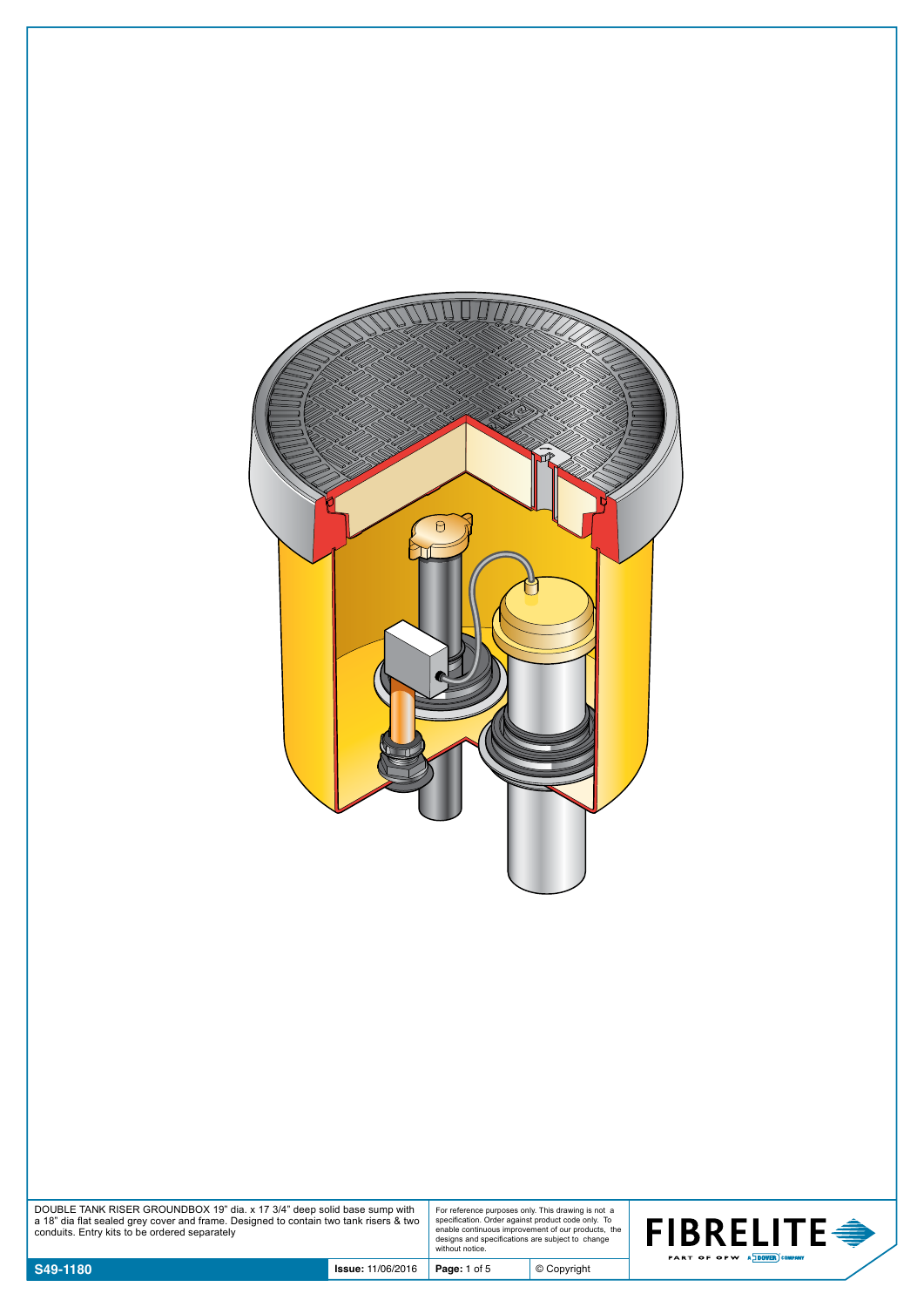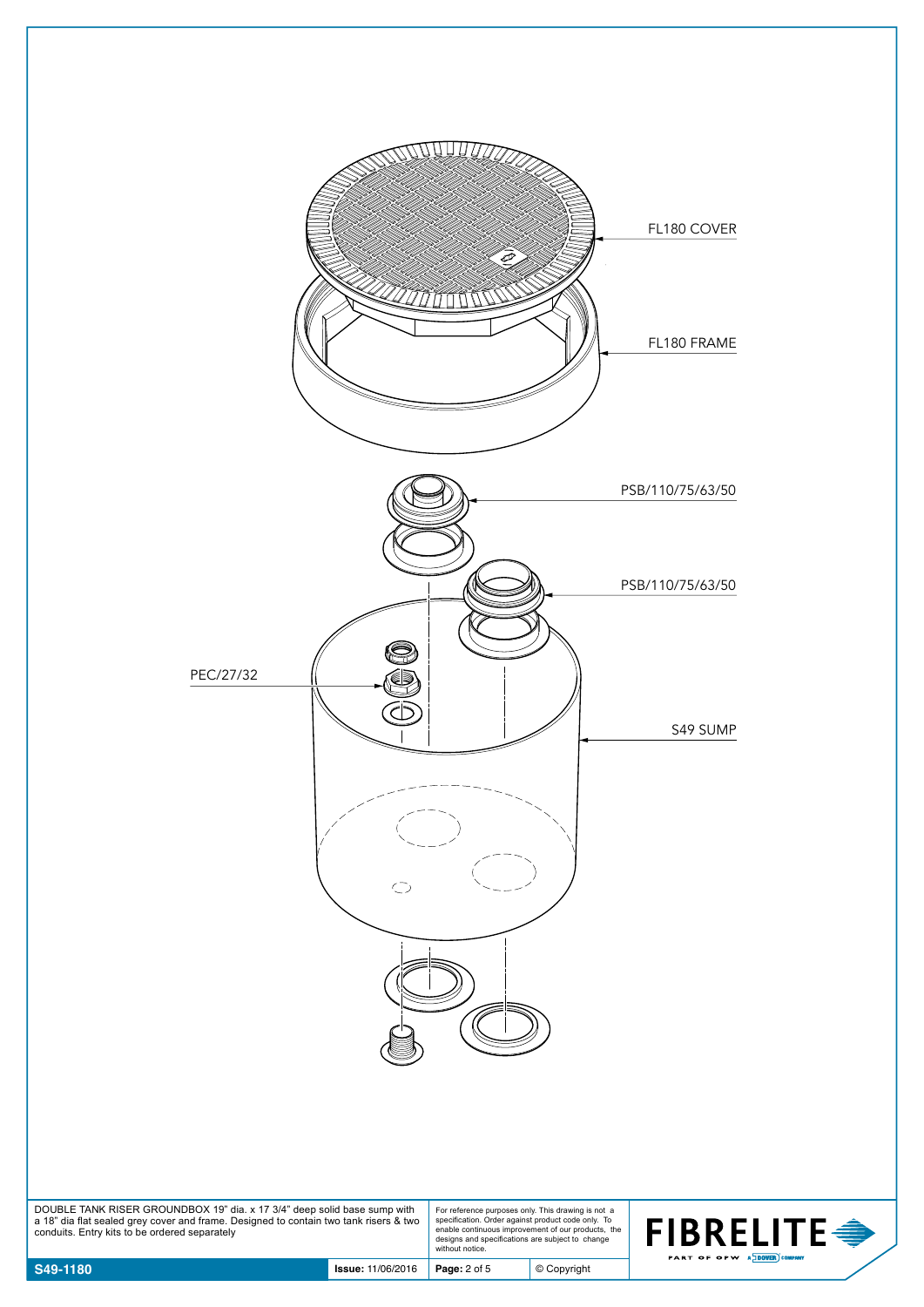

DOUBLE TANK RISER GROUNDBOX 19" dia. x 17 3/4" deep solid base sump with a 18" dia flat sealed grey cover and frame. Designed to contain two tank risers & two conduits. Entry kits to be ordered separately

For reference purposes only. This drawing is not a specification. Order against product code only. To enable continuous improvement of our products, the designs and specifications are subject to change without notice.

© Copyright

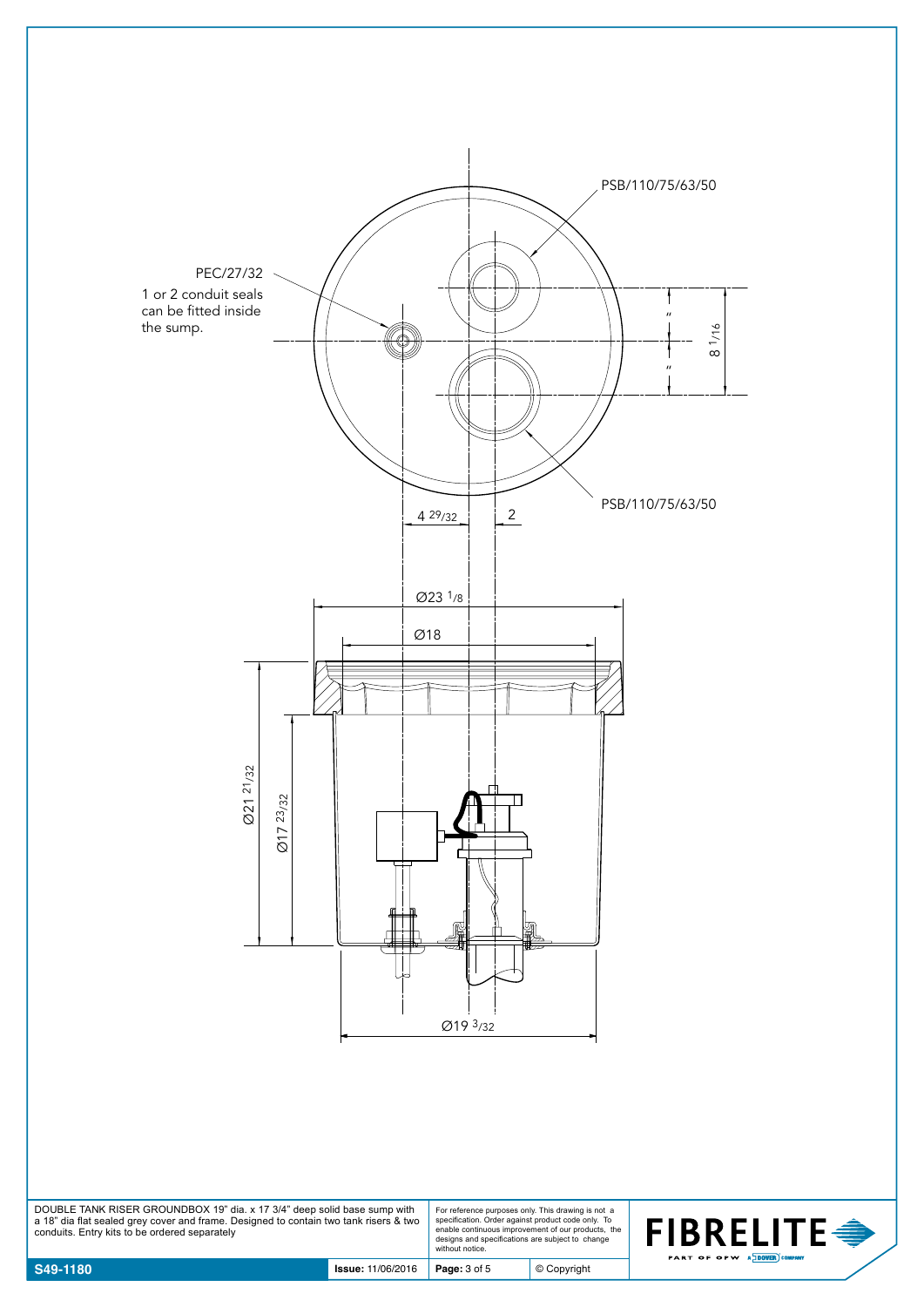